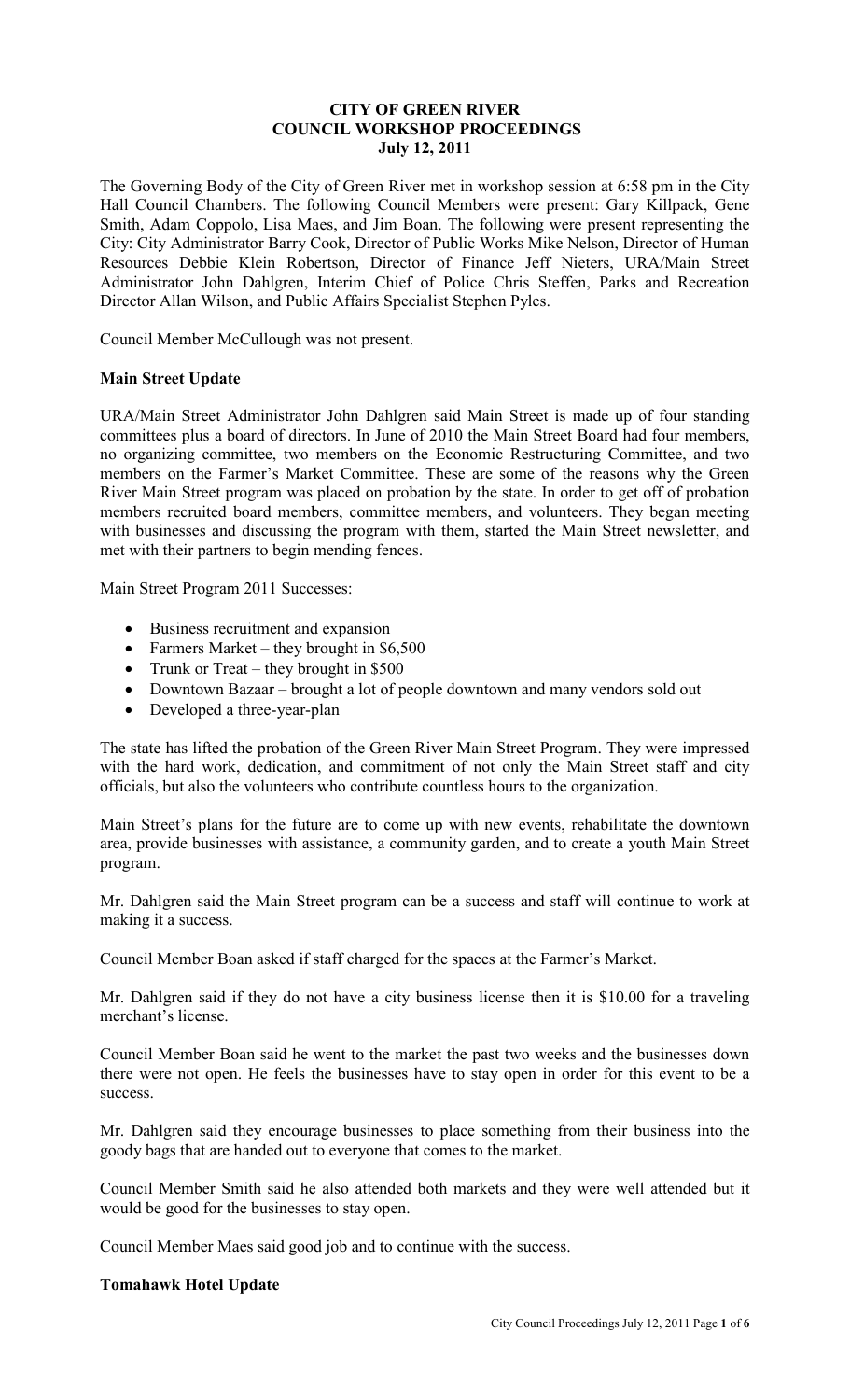Council Member Boan said legal counsel has advised council, under the current circumstances with the City of Green River and the Green River Futures Association, we cannot give any more money. He asked that the information being presented be an update on what is happening and not a request for something council cannot give them anyway.

Mr. Cook went over the grant development and management agreement to bring the council up to date. The total grant received was for \$1.8 million and this was only to be used for the specific items that were requested in the grant itself.

The city hired Myers-Anderson Architects to design the project and Groathouse Construction to be the Construction Manager at Risk. The design has been completed and Groathouse come up with an estimate of the cost to complete the project and it is over the \$1.8 million.

Mr. Cook said Council Member Boan is correct, legal counsel has advised not to move forward with any money from the city because the city does not own the building. He said one option is to cap it at \$1.8 million and move on. Any future funding will require the council's approval.

Jerry Myers from Myers-Anderson Architects said he needs to know what the scope of the project is so they can go out to bid. He said the project with all renovations completed would be \$2,332,592. This is \$532,592 over the \$1.8 million from the grant. The project with the minimum renovations completed would be \$2,036,326. This satisfies the requirements of the grants and the fire sprinkler systems.

The difference in the amount could possibly be from the increase in construction costs. The total cost to renovate the building was estimated at \$2.4 million as listed in the grant. These are the numbers that Groathouse Construction has budgeted for this project. It could come in lower or even higher but Groathouse Construction is the one at risk.

Mr. Myers said he needs to finalize the drawings and go out for bid with real numbers. This can be done with the base \$1.8 million if that is what council decides.

Council Member Killpack said they would complete the third level, second level, and basement along with the elevator and stairs if council stays with the \$1.8 million.

Mr. Myers said they would move forward with some changes in the cabinets, floors, and interior finishes.

Council Member Coppolo asked if the reductions were made to the project, would it still satisfy the requirements of the grant.

Mr. Cook said he thinks the Wyoming Business Council would be willing to work with them on the project.

Mr. Myers said there are basic things that are being changed but the purpose of the grant is still being met.

Council Member Killpack asked if they could go for another grant to help cover the costs and complete the building.

Mr. Cook said yes.

Council Member Smith asked why it seems the project is going out for bid just as it has in the past and the city is the one at risk.

Mr. Myers said there are two parts to the construction manager at risk. The first part is the design and value engineering which is coming up with an estimated budget prior to going out for bid. The second is working with the bids and scope of the project and going forward with the number in which the construction manager at risk will not exceed as long as nothing is added to the scope of the project.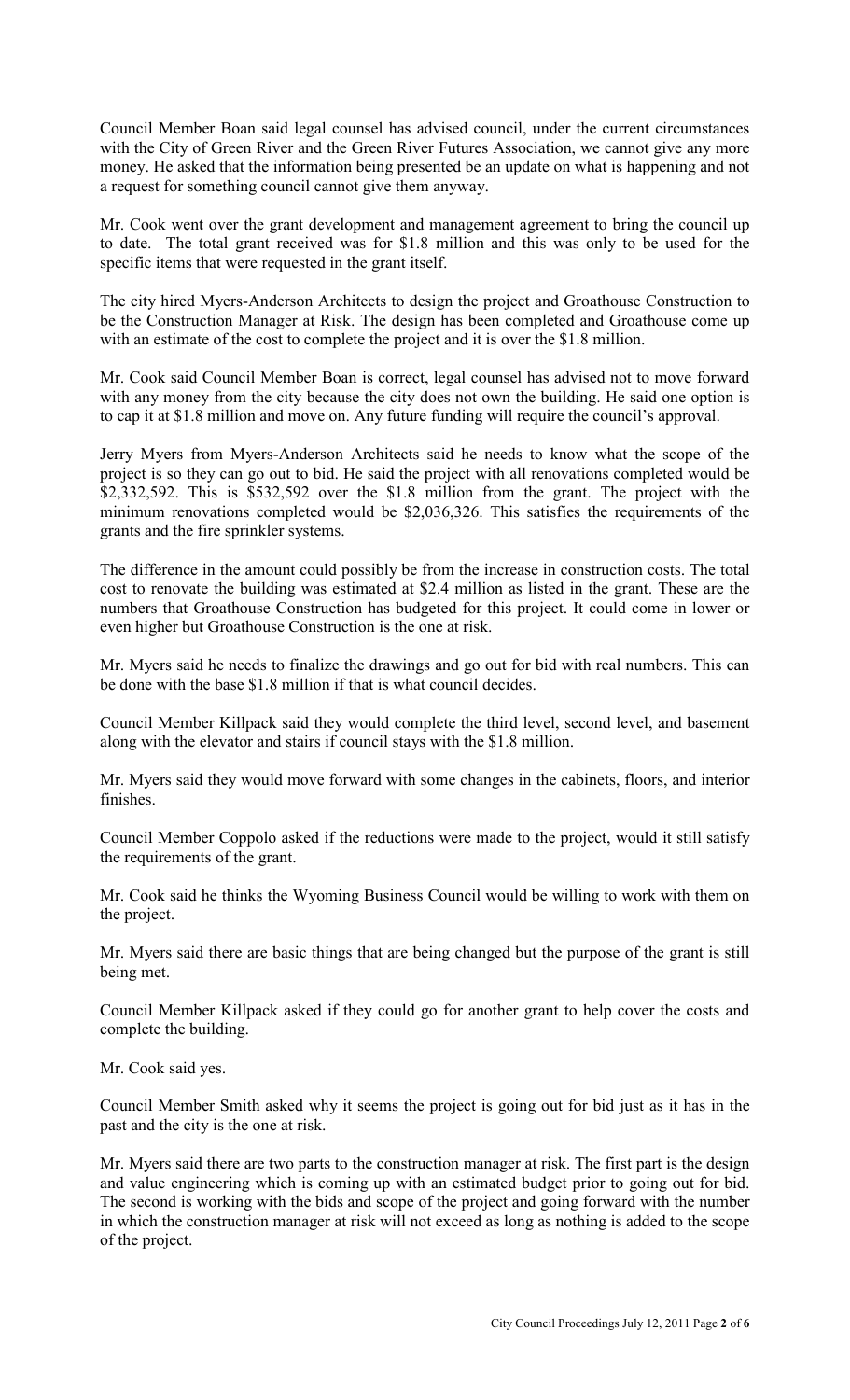Groathouse Construction representative Kodi Makey said they can provide a guaranteed maximum price before they go out for bid but it would exceed the \$1.8 million. She said Mr. Myers is being optimistic that it will come in under bid, but Groathouse is not willing to take that kind of a risk at this point.

Council Member Boan said the \$1.8 million budget was set and the project should stay within it.

Council Member Smith asked if they were in the middle of the project and found something that needed to be fixed, who would be responsible.

Ms. Makey said this is where they would like some contingency money within the project but ultimately it would be the construction manager at risk's responsibility.

Ms. Makey said the project is almost ready to go out for bid. There would be a pre-bid meeting August 1, 2011 at the project site. The bid opening would be August 11, 2011. Construction of the project would start the beginning of September and would run for seven months. Completion would be the end of March 2012.

Mr. Cook said since the building needs to have fire sprinklers installed there is a need for a water line to the building. The current service from the building is inadequate so staff would run a water line down North First East from Flaming Gorge Way at a cost of \$62,313.52 from the Water Fund.

The other issue is the need for new sidewalks around the building estimated to cost approximately \$25,000. Futures have put in a request to take part in the sidewalk 50/50 program.

Council Member Killpack asked how Futures will come up with the money to cover their part of the sidewalk.

Mr. Cook said he is not sure.

# **Police Department Staffing**

Interim Chief Chris Steffen said he is concerned and would like to make council aware of the potential problems with the staffing levels in the Police Department. They have maintained the same amount of staff since 1993 which is eighteen to nineteen officers. Several years ago they lost the weed crew/restitution program officer and never replaced him. They lost the Chief of Police and the DARE officer as of June 30, 2011. He knows they will replace the chief's position but he feels the sworn officer is a loss to the department. Currently they have fourteen officers. A new officer is still going through the training process and will attend the Wyoming Law Enforcement Academy beginning in August, ending in November, and then return to our agency. This officer is a current member of the National Guard and has received his deployment paperwork for approximately April 2012.

He is concerned with the seven officers that are in excess or nearing their 20-year mark, who could effectively retire. They have two officers that are the School Resource Officers with the school district and two grant funded officers. With the current amount of officers on patrol they could potentially have to pull those officers off their duties to help within the department.

Also, of equal importance, is the ability to keep officer safety levels where they need to be. They experience a high level of two officer calls, and when one officer can respond it creates safety hazards and added danger to the job of policing. They frequently have to transport an arrestee to the detention center and that leaves one officer here to handle any calls.

Staff has adjusted the Patrol Division from a nine hour shift rotation back to an eight hour rotation. They may have to look at other shift rotations to provide adequate 24/7 coverage for the city.

Council Member Smith asked if the School Resource Officers are paid for by grants.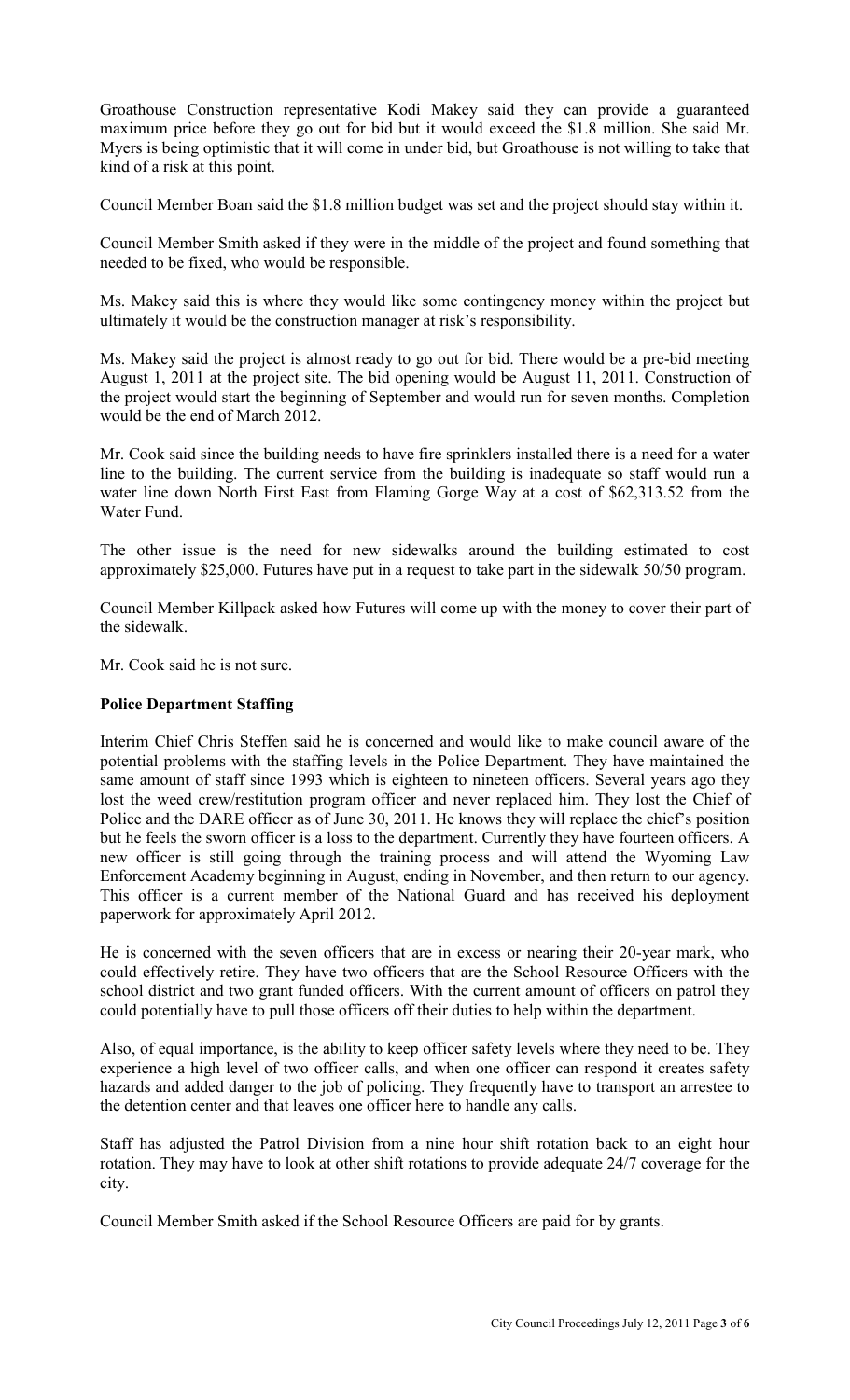Interim Chief Steffen said no the school district pays for half of the officer's wages during the school year. The school district depends on these officers to do many different things throughout the school year, and they feel it is very important to keep them there.

Council Member Coppolo asked if the officers were used mostly at the high school.

Interim Chief Steffen said no, they split the schools between them both. One has the high school and the elementary schools and the other has the middle schools and the Expedition Academy. There are more calls at the middle schools and Expedition Academy than the high school.

Council Member Boan asked why the school district was only paying for half of their salaries when the officers are primarily at the schools during the school year.

The Mayor said this is a great program and needs to continue so he feels paying half of their salaries is worth the effort.

Interim Chief Steffen reminded the council that the officers are employees of the city, and if the school district pays their full salary we cannot use them as police officers when we need them.

Council Member Coppolo said we are paying for their benefits, and the school district is not, so the city is paying more.

Council Member Smith said the SRO officers are valuable. He thinks they should look into the pay, but he would hate for the program to be eliminated.

# **Plan One Architects on New Police Department Facility**

Plan One Architect Charlie VanOver said there is room for the Municipal Court to be put into the new Police Department building. There will be some issues that will have to be looked in to. First, they will have to meet with the judge to see what he needs and then work with the Police Department on how the court will fit into the building. There are some security issues, but they can come up with a reasonable plan that will fit both parties.

Council Member Coppolo asked if this would be within the scope of the quote he has already asked for.

Mr. VanOver said no, but he does not see this as taking a huge amount of time. They would do their best to make it fit into what they already have.

Council Member Coppolo asked the judge why the courts would need to be moved.

Municipal Court Judge Jason Petri said the space they currently use is fine for the majority of the things they do, but the courtroom was designed when none of the municipal ordinances carried a possibility of jail time. Everything except for the traffic code carries a possibility of jail time. When a person is facing jail time they have the right to a jury trial. When there is a jury in the courtroom they are not able to see who is talking or hear what is being said. They do not have a jury room for deliberation. The space is just inadequate at this point.

Council Member Coppolo asked about the District Court building being abandoned by the county. He suggested looking in to this building to house the Municipal Court.

Judge Petri said he has talked to people before about using the building, but he had heard they were going to use it for something else. He would be in favor of using it as the Municipal Court.

Judge Petri said if they go into the new building he would suggest having the courtroom useable by both the Police Department and the Municipal Court. The Municipal Court does not need the courtroom every day so a multi-use room would be great for both departments.

Council Member Boan said he would support the Municipal Court going into the District Court building, and suggested finding out if this is a possibility before having the planners change the new Police Department Building.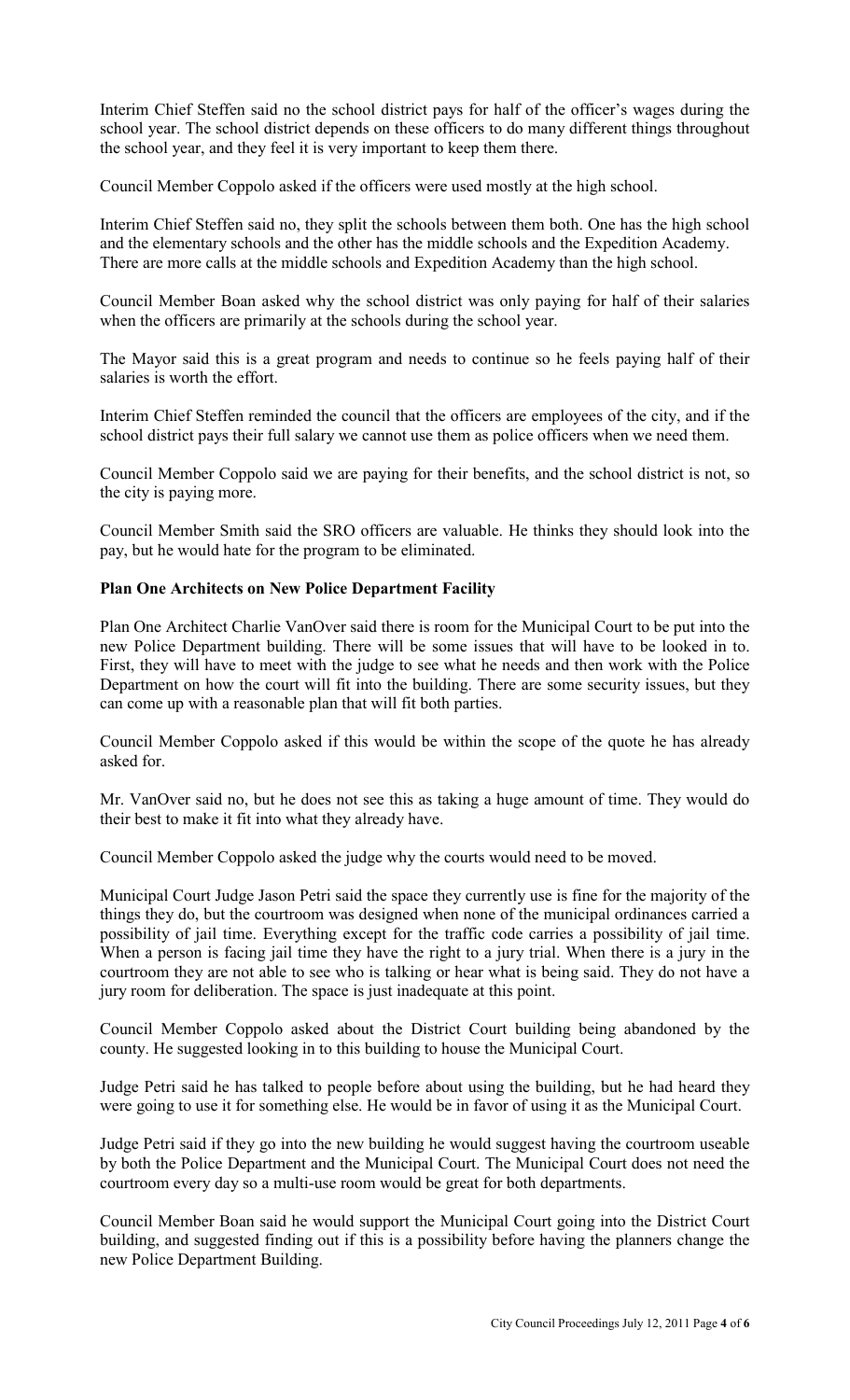The Mayor said he would talk to Chairman Johnson to see what their intent was.

Mr. Cook said the agreement with Plan One Architect was pulled off of the agenda for two reasons. One to review the structural integrity of the building, and the other was to discuss Municipal Court moving into the building. They have two reports saying the building is ok and can be used.

Council Member Coppolo asked if they were planning to build holding cells to save the on costs of transferring prisoners.

Interim Chief Steffen said there are two cells with a detention area in the plans. The cells come with tons of requirements. Also, there will have to be a trained detention officer there at all times, and the PD only has one trained detention officer on staff.

Council Member Coppolo said there is a long term savings by having the cells. He said the detention officer would not have to be a certified police officer.

Interim Chief Steffen said they would have to go through the certification process at the academy to become a detention officer.

Council Member Smith asked if the city had holding cells, would staffing have to be increased in order to follow the regulations.

Interim Chief Steffen said yes. There would be a lot that would have to go into it.

Council Member Boan asked the engineer to come forward and state, for the record, that he feels the building is sound and can be used for the Police Department.

Lower & Co. PC owner Robert Lower said he has been involved with this project since 2004. He is aware of the problems with this building, but he feels the structural integrity is fine. He has investigated the structure and he feels there is no problem with the structure performing like is it intended. There are around \$50,000 in minor repairs that will need to be done.

Mr. VanOver said there were some concerns voiced from council over the Joint Communication Dispatch Center building. He said the JCDC has put every bit of the money into the design of the interior of the building so the outside is pretty much going to be the same. They will be doing minor things to the outside, but they do not want to draw attention to the building.

Council Member Coppolo said this is a busy intersection and the building does not look pleasing. He feels they should do something to make it more pleasing rather than leaving it as an eye sore.

Council Member Smith said he understands they do not want it to draw attention, but leaving it how it is, does just that. They should make it blend in.

Mr. VanOver said he will bring it up to the board when he meets with them later this week.

## **City Administrator Comments**

Mr. Cook said they sent out RFP's for the organizational workforce analysis. They received three proposals and will be presenting them to council next week for recommendations.

## **Mayor and Council Comments**

Council Members Killpack, Boan, Maes, Coppolo, and Smith had nothing to report.

The Mayor said he met with Larry Lloyd to discuss the plans for the events complex. The Mayor has some reservations on the timeline of the project and he was amazed on what was being proposed. He suggested putting a task force together to oversee the plans for the project.

Mr. Lloyd said the city needs to take advantage of what will be taking place in Green River, and getting what is needed for the rodeo arenas. He said the city will need more stalls for horses too.